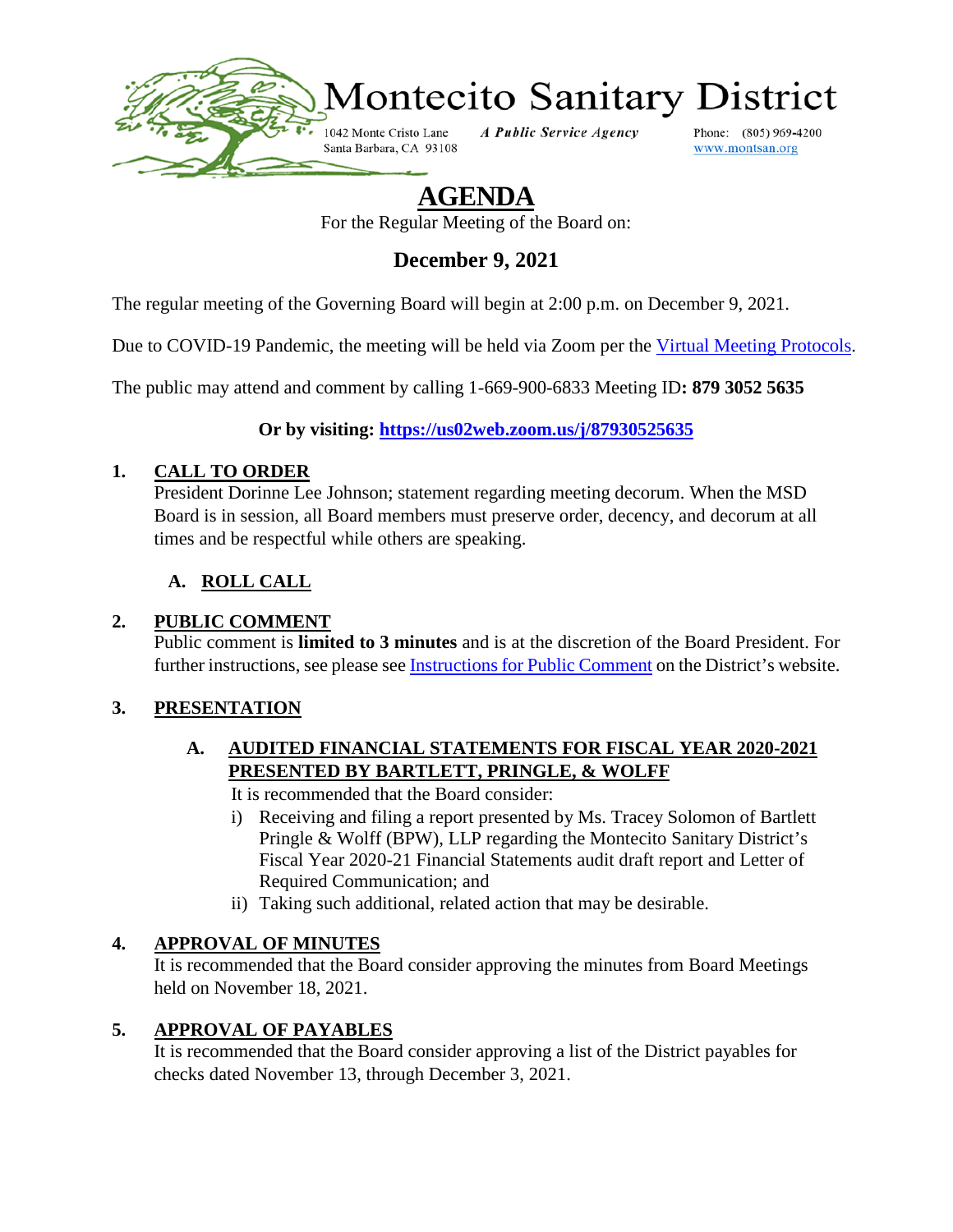## **6. COMMITTEE REPORTS**

It is recommended that the Board receive and file a report provided by the following committee(s):

- i) Joint Strategic Planning Committee Meeting (Johnson & Barrett) related to their Meeting of Friday November 19, 2021.
- ii) Finance Committee Meeting (Eversoll & Johnson) related to the meeting of Thursday December 2, 2021.

#### **7. OLD BUSINESS**

None.

#### **8. NEW BUSINESS**

## **A. RESOLUTION 2021-939 DECLARING 2022 HOLIDAYS**

It is recommended that the Board consider:

- i) Adopting an annual resolution for holidays in the 2022 calendar year; and
- ii) Taking such additional, related, action that may be desirable.

## **B. RESOLUTION 2021-940 EXCESS LAND AND AIR SPACE**

It is recommended that the Board consider:

- i) Adopting the annual resolution concerning District Land Inventory as required by California Government Code Section 50569; and
- ii) Taking such additional, related, action that may be desirable.

# **C. ORGANIZATIONAL DECISIONS**

It is recommended the Board consider: discussing and making the following appointments:

- i) Appointing officers, standing committees , General Manager, General Counsel, HR Counsel, and Auditors; and
- ii) Setting regularly scheduled meeting days, time, and place;
- iii) Taking such additional, related, action that may be desirable.

# **D. BOARD POLICIES & PROCEDURES**

It is recommended that the Board consider:

- i) Receiving an update from General Manager Rahrer regarding updates to the Board Policies & Procedures made by the 2021 Ad-Hoc Committee; and
- ii) Taking such additional related action that may be desirable.

# **9. DISTRICT OPERATIONS AND MAINTENANCE**

# **A. INFORMATION ITEMS**

General Manager Brad Rahrer P.E., will provide informational, nonactionable updates regarding matters before the District.

**B. AGREEMENTS TO BE SIGNED** None.